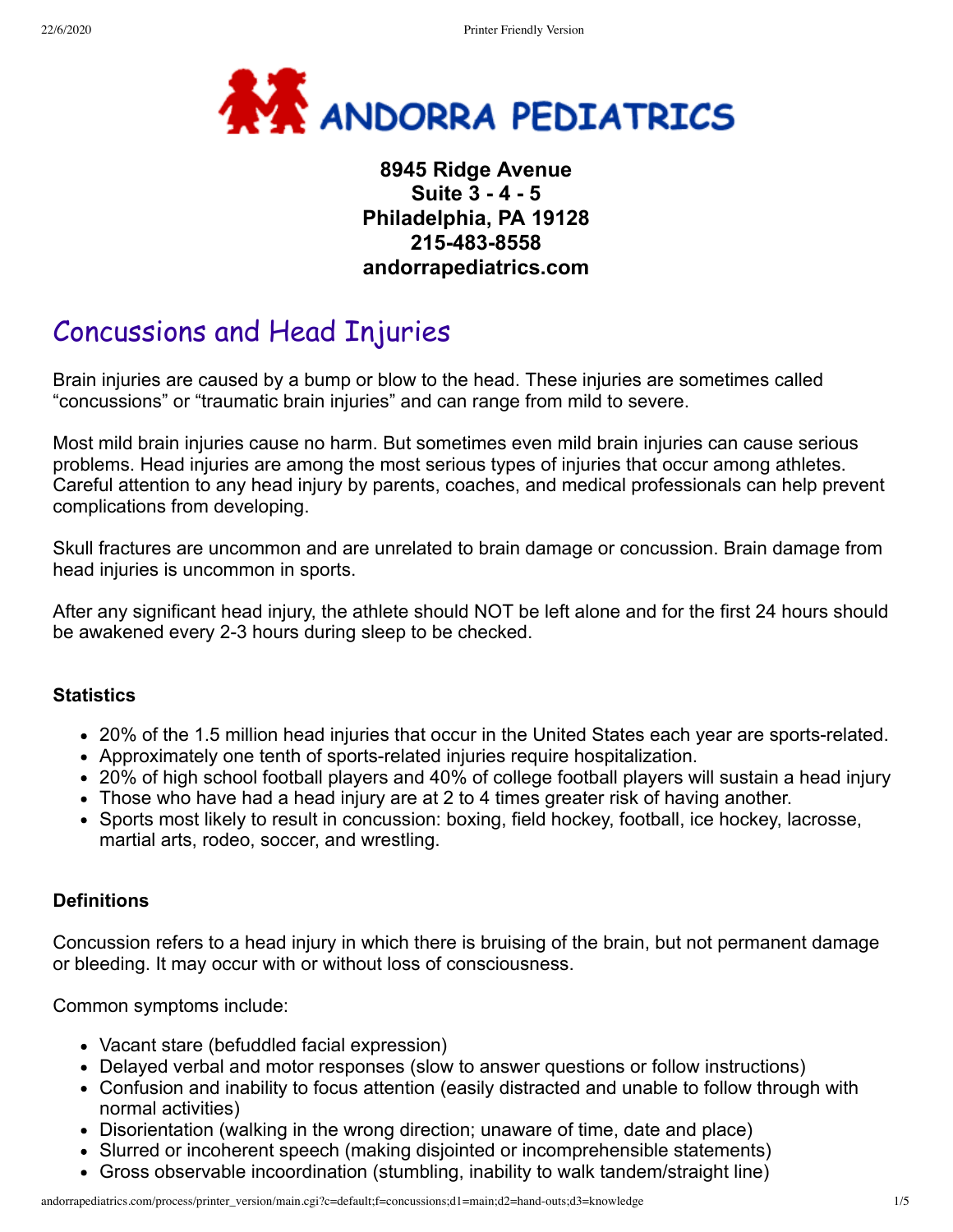- Emotions out of proportion to circumstances (distraught, crying for no apparent reason)
- Memory deficits (exhibited by the athlete repeatedly asking the same question that has already been answered, or inability to memorize and recall 3 of 3 words or 3 of 3 objects in 5 minutes)
- Any period of loss of consciousness (paralytic coma, unresponsiveness to arousal)

#### Sideline Evaluation

#### **Orientation**

Time, place, person, and situation (circumstances of injury).

#### **Concentration**

- Digits backward (i.e., 3-1-7, 4-6-8-2, 5-3-0-7-4). Most high school athletes should be able to repeat about 7 numbers forward and five numbers backward, two out of three times.
- Months of the year in reverse order.

#### **Memory**

- Details of the contest (plays, moves, strategies, score, period or quarter that injury occurred in, sequence of events that preceded the injury)
- What he/she did prior to game
- Time, date, home address and phone number
- Names of teams in prior contest
- Recall of 3 words and 3 objects at 0 and 5 minutes
- Recent newsworthy events
- Ask child to memorize and minutes later to recall three to five words (immediate recall memory)

Exertional Provocative Tests

- 40 yard sprint
- 5 push-ups
- 5 sit-ups
- 5 knee-bends

#### Neurological Tests

- Strength
- Coordination and Agility
- Sensation

Anv appearance of associated symptoms is abnormal, e.g., headaches, dizziness, nausea, unsteadiness, photophobia, blurred or double vision, emotional lability or mental status changes.

## **Managment of Concussion in Sports**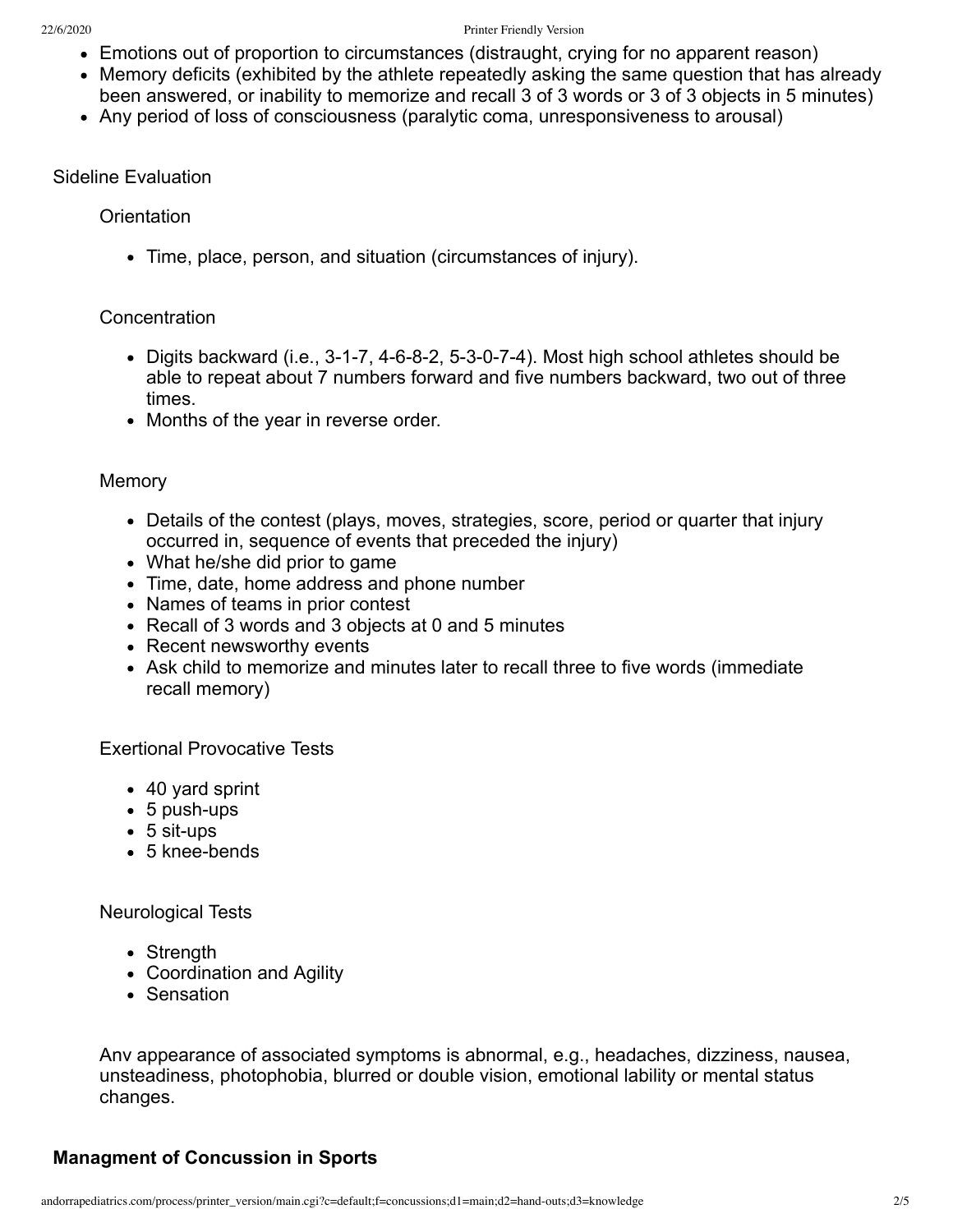# **Grades of Concussion**

| Grade 1                                                                                                                                  | Grade 2                                                                                                                 | Grade 3                                                                          |
|------------------------------------------------------------------------------------------------------------------------------------------|-------------------------------------------------------------------------------------------------------------------------|----------------------------------------------------------------------------------|
| Transient confusion<br>(inattention, inability to<br>maintain a coherent stream of<br>thought and carry out goal-<br>directed movements) | <b>Transient confusion</b>                                                                                              | Any loss of<br>consciousness<br>. Brief<br>(seconds)<br>. Prolonged<br>(minutes) |
| No loss of consciousness                                                                                                                 | No loss of consciousness                                                                                                |                                                                                  |
| Concussion symptoms or<br>mental status abnormalities on<br>examination resolve in less<br>than 15 minutes                               | Concussion symptoms or<br>mental status abnormalities<br>(including amnesia) on exam<br>lasting more than 15<br>minutes |                                                                                  |

# **Management Recommendations**

| Grade 1                                                                                                                                                                           | Grade 2                                                                                   | Grade 3                                                                                                                                                                                             |
|-----------------------------------------------------------------------------------------------------------------------------------------------------------------------------------|-------------------------------------------------------------------------------------------|-----------------------------------------------------------------------------------------------------------------------------------------------------------------------------------------------------|
| Remove from contest                                                                                                                                                               | Remove<br>from<br>contest and<br>disallow<br>return that<br>day.                          | Transport the athlete from the<br>field to the nearest emergency<br>department by ambulance if still<br>uncon-scious or if worrisome<br>signs are detected (with the<br>cervical spine immobilized) |
| Examine immediately and at<br>5-minute intervals for the<br>development of mental status<br>abnormalities or post-<br>concussive symptoms while<br>at rest and then with exertion | Examine<br>on-site<br>frequently<br>for signs of<br>evolving<br>intracranial<br>pathology | A thorough neurologic<br>evaluation should be performed<br>emergently, including<br>appropriate neuroimaging<br>procedures when indicated                                                           |
| May return to contest if<br>mental status abnormalities<br>or post- concussive<br>symptoms clear within 15<br>minutes.                                                            | A trained<br>person<br>should<br>reexamine<br>the athlete<br>the<br>following<br>day.     | Hospital admission is indicated if<br>any signs of pathology are<br>detected, or if the mental status<br>of the athlete remains abnormal                                                            |
| A physician should perform a<br>neurologic exam to clear the<br>athlete for return to play after<br>one full asymptomatic week<br>at rest and with exertion.                      |                                                                                           |                                                                                                                                                                                                     |

## **When To Return To Play**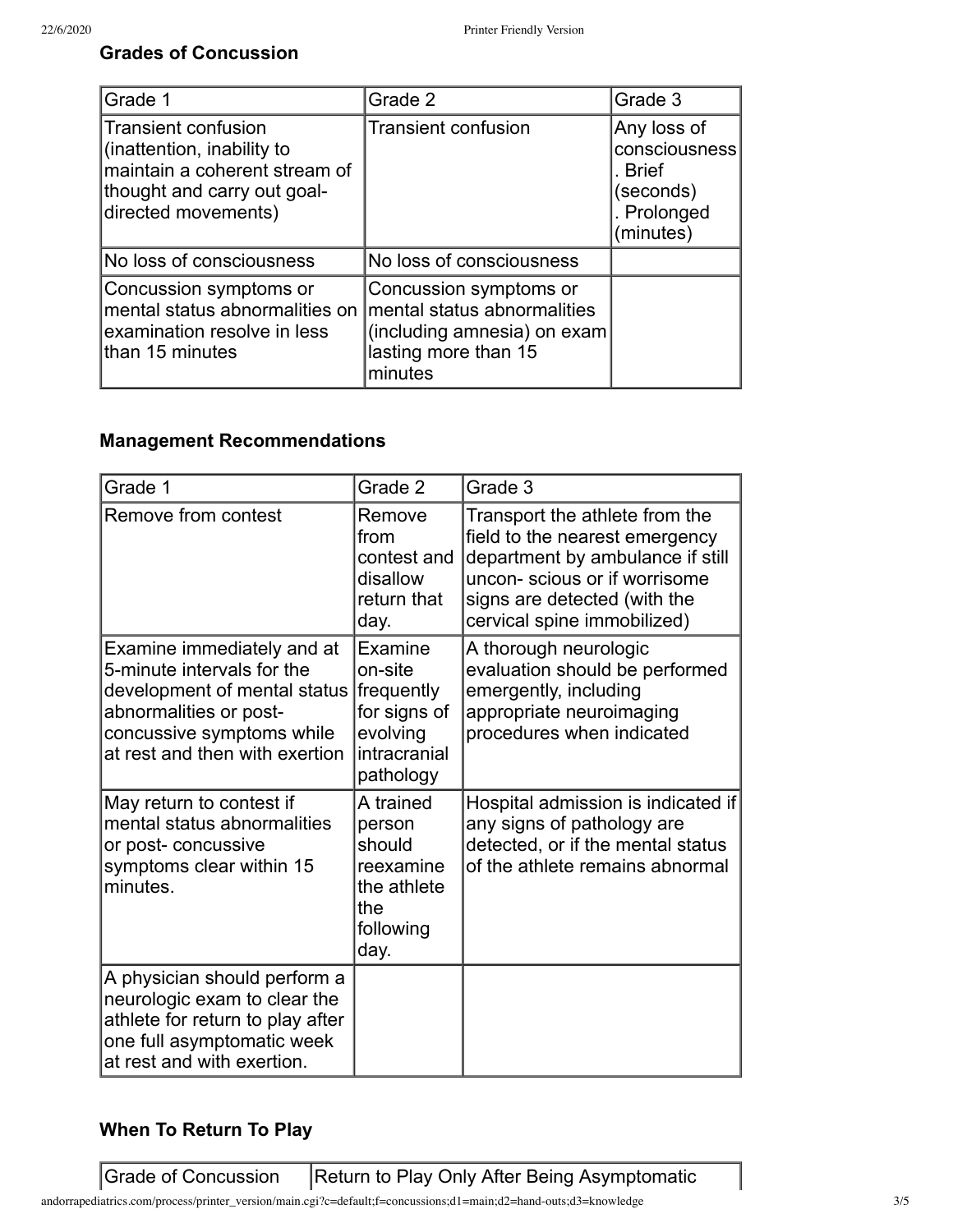22/6/2020 Printer Friendly Version

|                                                           | With Normal Neurologic Assessment at Rest And<br><b>With Excerise</b> |
|-----------------------------------------------------------|-----------------------------------------------------------------------|
| Grade 1 Concussion                                        | 15 minutes or less                                                    |
| <b>Multiple Grade 1</b><br>Concussions                    | 1 week                                                                |
| <b>Grade 2 Concussion</b>                                 | 1 week                                                                |
| <b>Multiple Grade 2</b><br>Concussions                    | 2 weeks                                                               |
| Grade 3 – Brief loss of<br>consciousness<br>(seconds)     | 1 week                                                                |
| Grade 3 - Prolonged<br>loss of consciousness<br>(minutes) | 2 weeks                                                               |
| Multiple Grade 3<br>Concussions                           | 1 month or longer, based on evaluating doctor                         |

## **What To Watch For After A Head Injury**

Normal signs in the first 2 days include:

- Fatigue and desire for extra sleep (but can be easily awakened during sleep)
- Headache (should be fairly mild and not worsening)
- Nausea and vomiting (occasional not persistent)
- Problems with thinking, concentration, and attention span (this may persist for up to a year or more)

Signs that suggest the need for immediate medical attention include:

- Marked change in personality--often with confusion and irritability
- Worsening headache, especially if associated with nausea or vomiting
- Numbness, tingling, or weakness in the arms or legs, changes in breathing pattern, or seizure
- Eye and vision changes (double vision, blurred vision, unequal-sized pupils)

## **Preventing Serious Head Injuries**

- Understand grades of concussions and follow "return to play" guidelines above.
- A player with symptoms should never be permitted to return to play!
- Insist on the best possible equipment (especially properly fitted head gear) and WEAR IT!
- Always follow safe sports techniques and avoid risks no head-down tackling (spearing); no diving into water of unknown depth; use care during gymnastic routines; avoid use of trampolines; and wear a helmet for all biking and street skating.
- Always wear a helmet and make sure your child wears a helmet when:
	- Riding a bike, motorcycle, snowmobile, or all terrain vehicle
	- Playing a contact sport, such as football, ice hockey, or boxing
	- Using in-line skates or riding a skateboard
	- Batting and running bases in baseball or softball
	- Riding a horse, Skiing or snowboarding
- Follow-up with your pediatrician after ANY head injury.